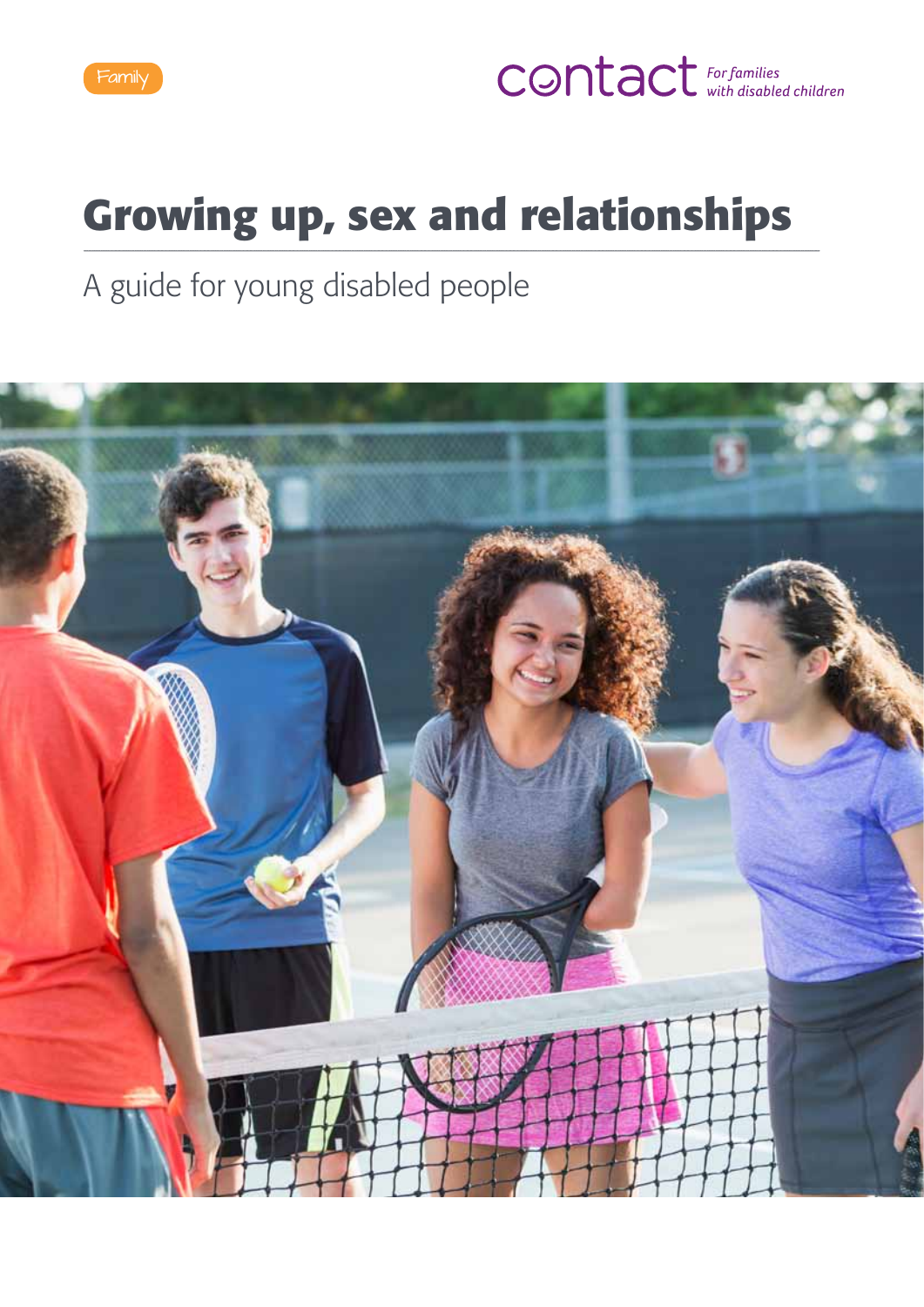## **Contents**

| <b>Introduction</b>                              | $\overline{\mathbf{2}}$ |
|--------------------------------------------------|-------------------------|
| 1: Friends and relationships                     | 3                       |
| 2: Growing up                                    | 6                       |
| <b>3: Developing sexual relationships</b>        | 8                       |
| <b>4: Contraception</b>                          | 10                      |
| <b>5: Sexually transmitted infections (STIs)</b> | 12                      |
| <b>6: Pregnancy</b>                              | 13                      |
| 7: Being who you want to be                      | 13                      |
| <b>Further information</b>                       | 14                      |
| <b>How Contact can help</b>                      | 16                      |

## **Introduction**

## **Disabled young people – all young people**

Do you do any of these things?

- join in team sports at school
- enjoy geography lessons
- love going to the cinema
- dislike all green vegetables
- quite fancy someone in the year above
- tried smoking a cigarette
- do things your family don't know about.

All young people, including disabled young people, will tick at least one box on the list. Some will really enjoy going to the cinema, others will find it really boring. Some will detest the idea of sitting through another geography lesson, others will look forward to it.

Young people have likes, dislikes and interests which are often similar. This is true for all young people. All young people also at some point would like to know about sex and relationships. Often what you know about sex is from home, or from friends, the TV or internet, as well as from



school. It doesn't just happen when you're young – throughout your life you continue to learn about love, relationships, sexual health and wellbeing.

This leaflet is for disabled young people. It has information that might help you to find answers to some questions you might have about sex and relationships. We hope it is helpful. There is lots of information and advice available for young people about sex and relationships and all things related to them. We have listed some ways of getting more help throughout this leaflet so you can get more information if you want.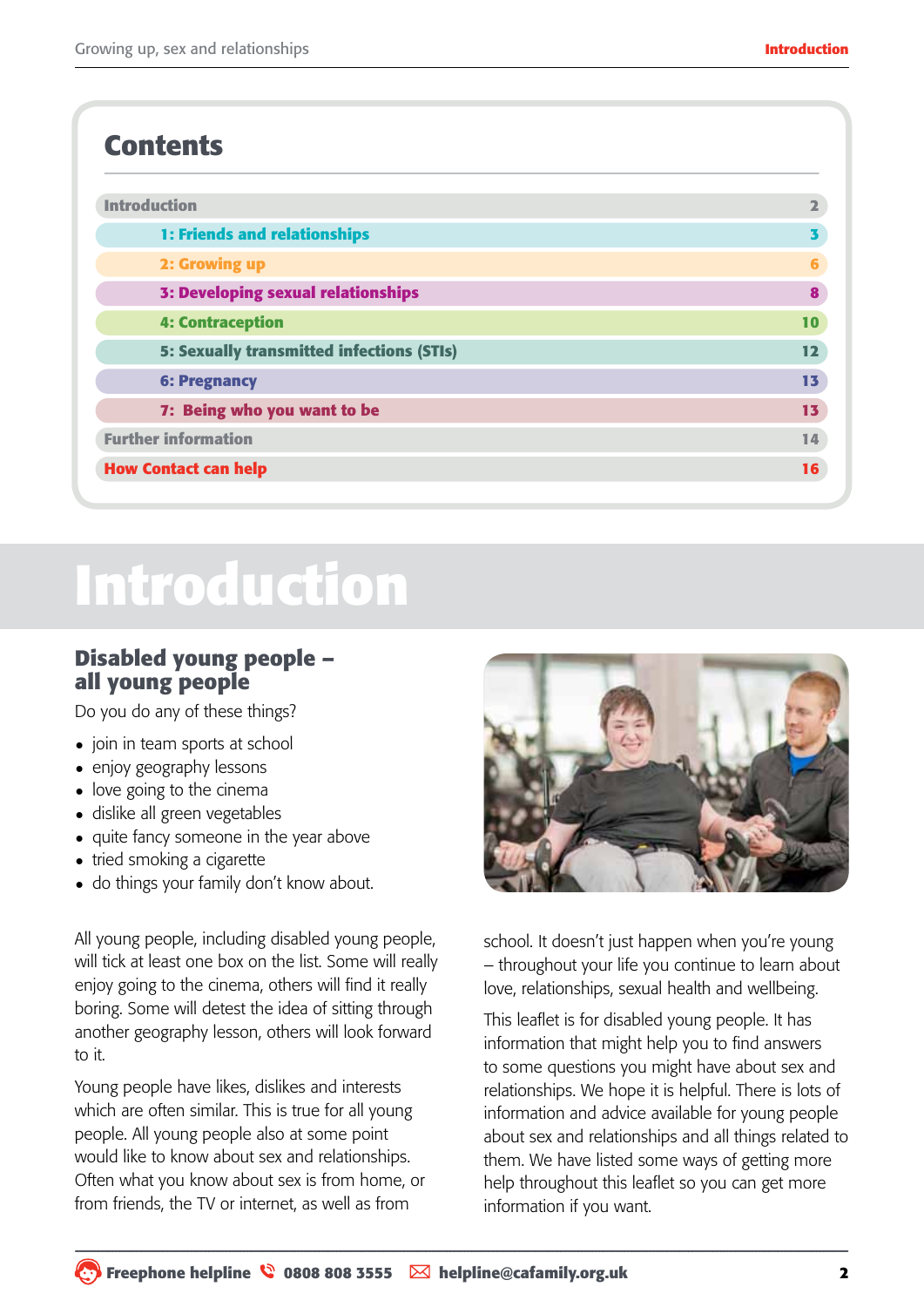# **1 Friends and relationships**



For all young people, growing up is not just about having sexual partners. It's about changing on the inside and outside. You will start to have interests in new things, want to try new activities, maybe experiment with the way you dress and look.

On the outside you will start to change too. Growing up is about learning about being comfortable with who you are. This is often very hard! Many young people feel sensitive about the changes happening to them at this time. This is normal – remember all your friends are going through the same thing.

It is great to have a group of close friends who you know you can rely on. Friends are there when you need them and they value you as part of their lives. Friendships develop over time and can be one of the most important aspects of young people's lives as they grow up. You learn about life together, commiserate each other's mistakes and celebrate each other's successes.

I had a strong group of friends and I'm mobile enough to get about most places. My friends always made an effort to help me keep up and are well practised at helping me dress. 33

## **Making friends**

If you go to a mainstream school where there are few or no other disabled young people, you might feel like you want to find opportunities to contact other disabled young people who may have similar experiences to you. It is sometimes helpful to be in contact with people who share similar experiences to you. You could do this by getting in contact groups that already exist, going to clubs or starting your own group locally.

If you attend a special school, especially if it's outside of your home area, you might want to join in with local activities either near your school or home so you get to mix with young people who are from different areas.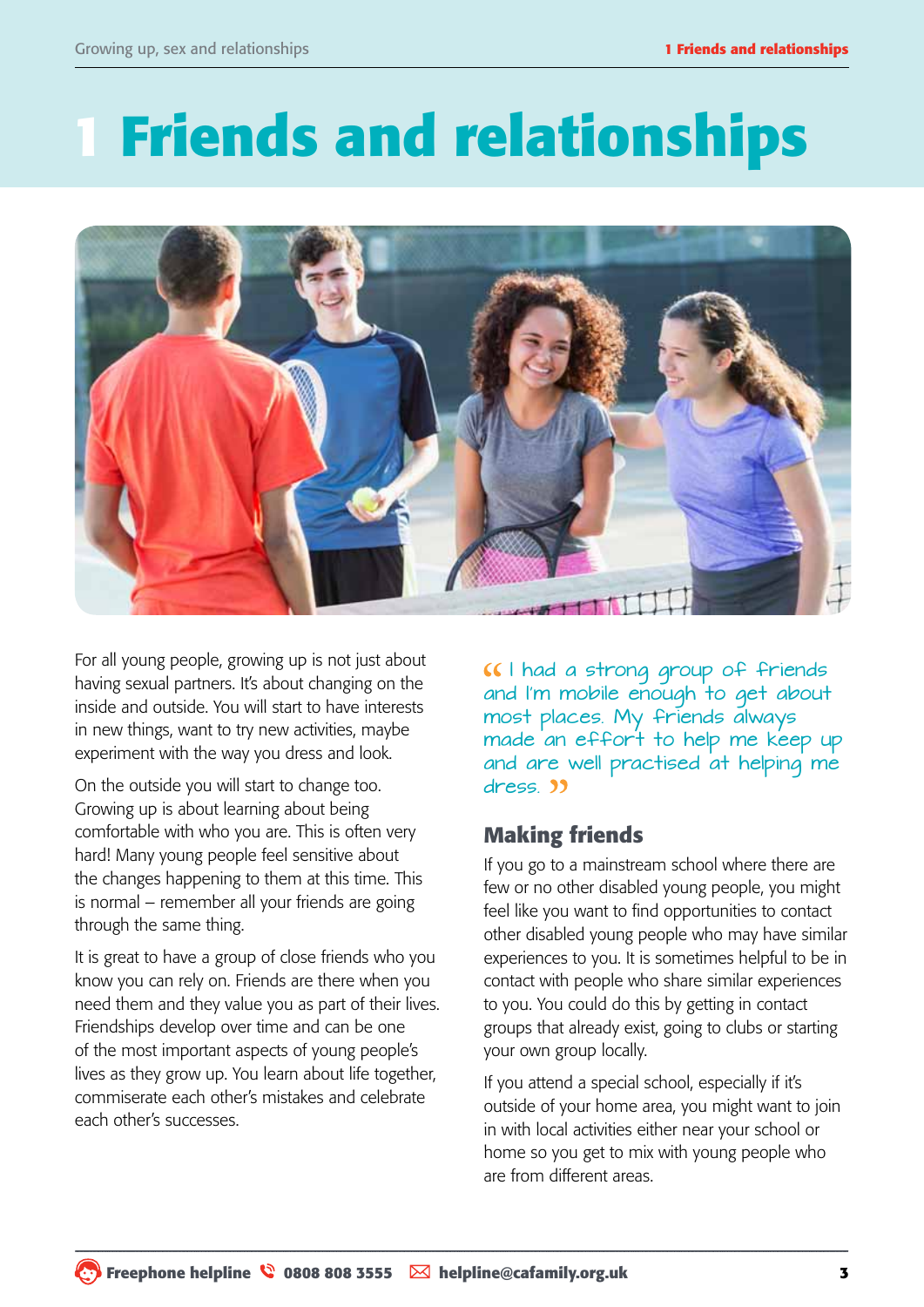Ask if you can invite friends home or if it's possible for you to visit them at home. You might have to find out if their house is accessible first.

Making friends isn't always easy, but here are some tips. You could:

- do something you enjoy, like take a class or join a club with people who share the same interests
- volunteering is a great way to meet people
- smile!
- be genuinely interested in your friends, listen to what they have to say
- respect the opinions of others, we are all different
- be generous with compliments
- make the effort to stay in touch
- accept all invitations!
- be the friend you would like to have.

If it is not possible for you to visit much or attend local clubs you could try keeping in contact by phone or social media with your friends.

Find out about local clubs that you could go to. Ask who goes already, and if they are specifically for disabled people or for everyone.

At sixteen all my friends had boyfriends and I hadn't and I wondered then if my disability was the reason. I didn't know anyone else with a disability so I couldn't swap notes and whilst my friends listened they didn't know how I felt. **33** 

## **How confident are you?**

Feeling good about yourself and how you look can boost your self-confidence. You should:

- wear the clothes you want  $-$  that you feel comfortable in
- wear make up if you want to
- choose nice perfume, body spray, deodorant and shampoo you like
- be assertive and think about getting what you want
- be proud of who you are
- only answer questions you want to about your condition
- be good at something
- make and be involved in decisions that affect your life
- learn about and manage your condition as you get older.

**I** have always had a positive attitude toward my body image. I have to choose clothes that suit my body shape and that are easy to take on and off but that applies to everyone to some extent.



### **Peer pressure**

It is really important to have friends of your own age. It is great to have a group of friends and feel like you are special to them. Sometimes though, these or other friendships can be uncomfortable. This can happen when young people start to experiment with being more independent and want to try new things like smoking, going to places which they know might be dangerous, taking drugs (which could affect medication you are taking) or by having sex.

It can be very difficult to resist if friends are trying to pressure you into doing something you don't want to do. You might worry that people will stop being friends with you if you don't join in. Actually, people admire those who have their own opinions so even though it feels horrible, it is better to only do things you want to, rather than things you think you should do to fit in.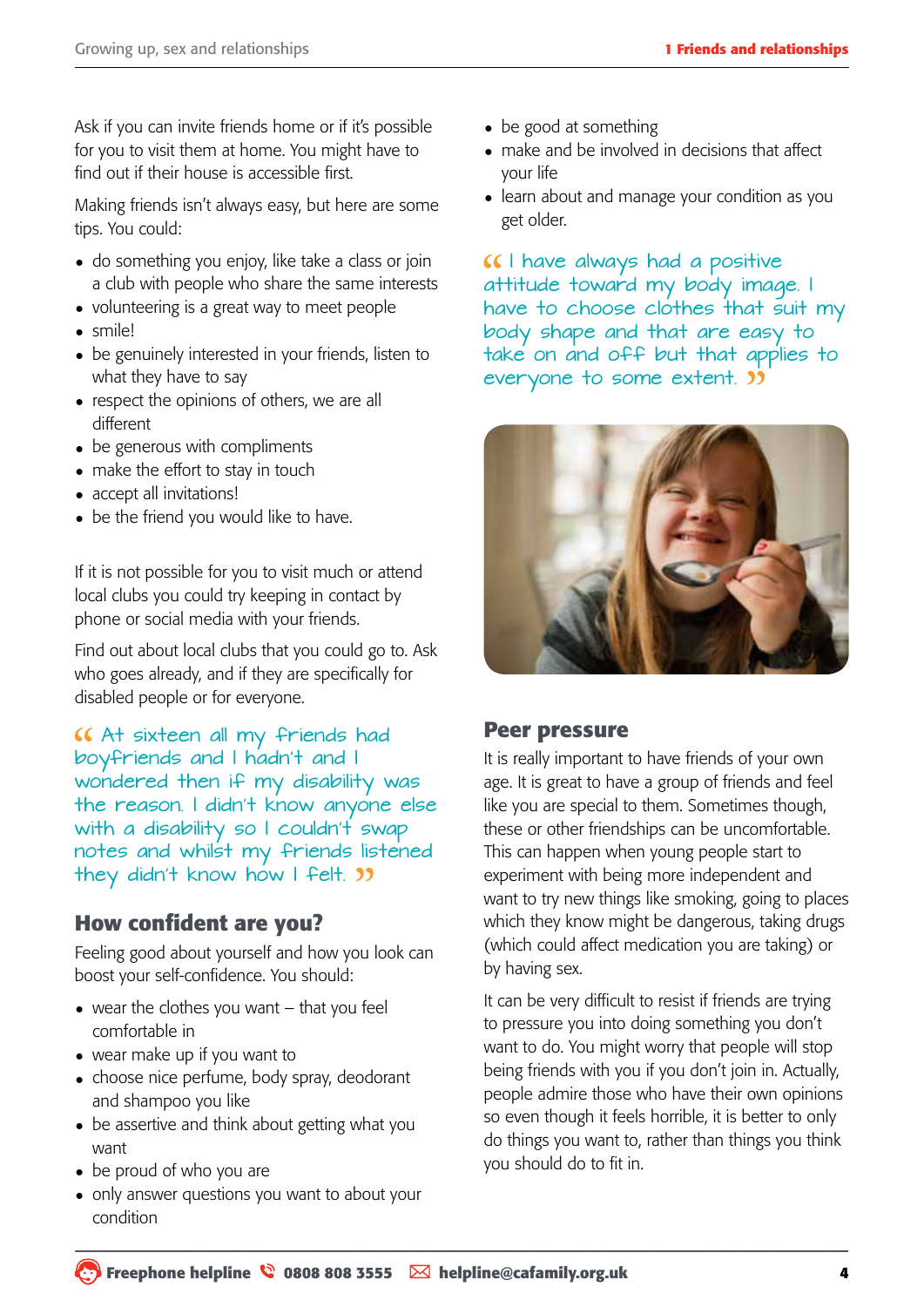My role models are the late Christopher Reeves and Stephen Hawking. Both refused to lay back and pack in and have shown the world that disabled people can be just as good if not better than the mainstream world. **33** 

If you are being hurt or abused by an adult or someone your own age, tell someone. It is not your fault, and you need to ask somebody to help you. You might feel this is too difficult. It can feel difficult talking about feelings and asking for help, but if you talk to someone it will help get it stopped. If you're not sure who to talk to call Childline – see below.

#### **What about bullying?**

Bullying takes many forms, and may include verbal abuse, physical attacks, and racial harassment. All bullying is unacceptable, both in and out of school.

Often with young people bullying can be teasing or name calling. This can be really upsetting. Tell someone what is happening so they can help you deal with the situation. Schools must protect all pupils from bullying. Sometimes people don't

understand about difference. If the teasing is about your condition you could:

- have some phrases you use to say something about your condition to others, (if you think they need to know). This will inform the other person and you will be confident in saying what you want about yourself which will encourage others to do the same.
- offer people another way of explaining your condition that you are happy with, if you're not happy with the way people describe your condition. Like if your parents are explaining to a new teacher – ask to do this yourself or make sure you are happy with what they say.

If you're being hurt or bullied call Childline and speak to one of their counsellors on the phone or online and get support from other young people.

#### ChildLine

*Helpline for children and young people in who need advice and help or who are in trouble/danger* **W** Helpline 0800 1111

www.childline.org.uk

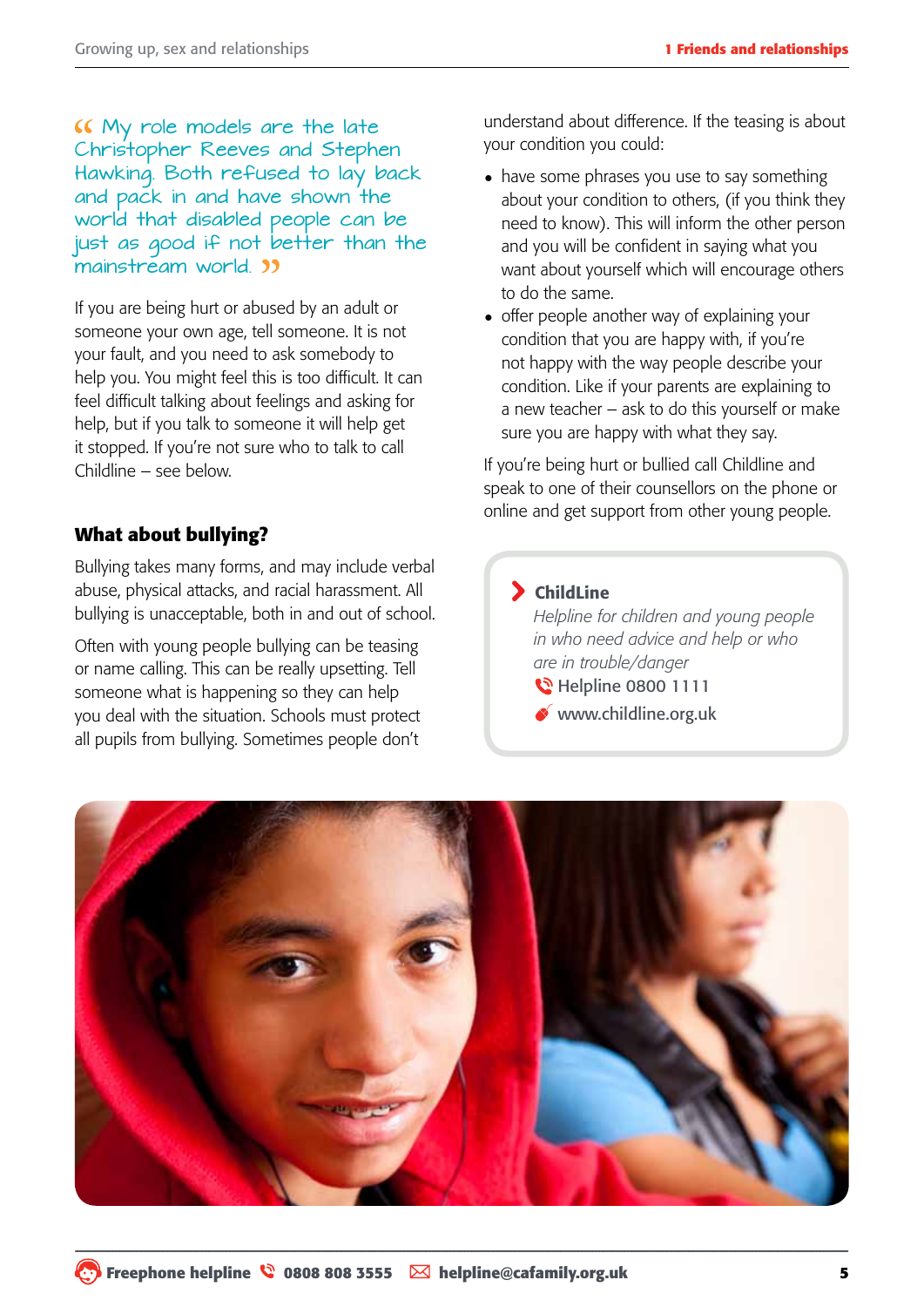# *<u>Growing up</u>*



Growing up from being a child into being an adult is a long process. It begins as different hormones are produced and start to make changes to your body. This is the start of puberty. All young people go through puberty at some point, usually between the ages of 9 to 17. Some young people with very rare medical conditions may have medication to start the process.

During puberty, everyone develops at different rates – in fact, changes in your own body will happen at different speeds and times too. Although this may make you feel worried it is important to remember you are not alone – everyone is going through it!

## **Boys**

The beginning of puberty for boys usually starts between the ages of 10 and 16 and ends between 14 and 18. The main body changes for boys are:

- your genitals (scrotum and penis) start to grow
- hair begins to grow under your arms and around your genitals
- you may grow in height and weight, often in quick bursts
- • your voice breaks and becomes deeper
- you may sweat more and get spots
- you may wake up one morning to find you have had a wet dream. This is when semen is released from your penis leaving a patch on your sheet slightly wet – this is perfectly normal
- later you will get more facial hair and you might start shaving
- • you may feel moody.

## **Girls**

The beginning of puberty for girls starts between the ages of about 9 and 15. The main body changes are:

- you may grow in weight and height, often in quick bursts
- your breasts and nipples grow larger. You might have tingling or sore breasts, this is normal
- hair grows around your genitals and under your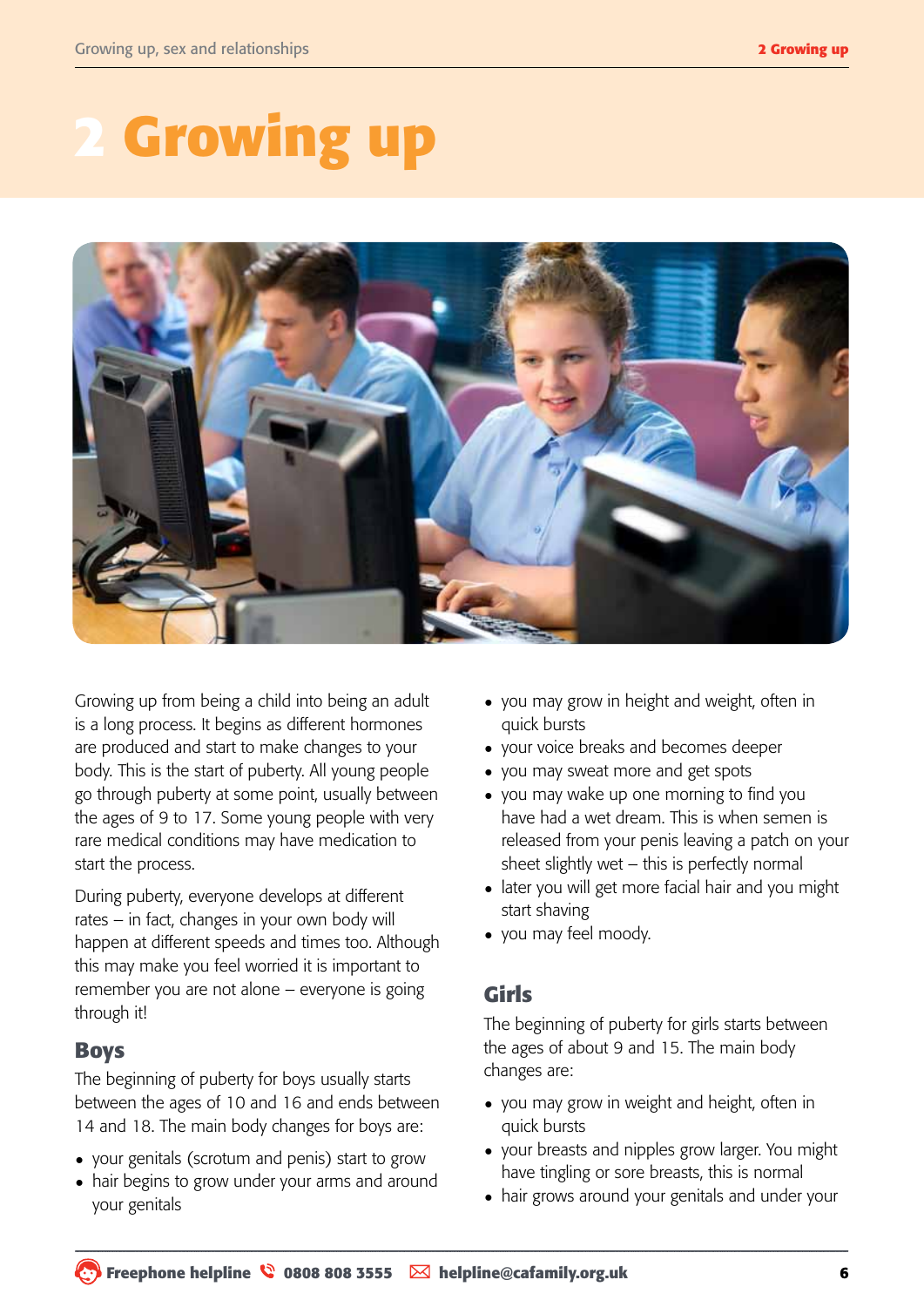armpits

- your skin and hair might get greasy, you might get spots
- you will sweat more
- later, you will start to have regular periods (menstruation). It may take some time for them to become regular. They usually last a few days and happen about once a month. It might be helpful for you to start a diary of when your period starts so you know when to expect the next one. You will also be able to plan and have pads or tampons with you
- you may feel moody.

You will learn about these changes at school in sex education classes and other lessons. You might want to talk to your teacher before or after these classes, especially if you have any worries or concerns. If you don't want to talk to your teacher you could ask questions at home or contact one of the organisations listed on page 14. Questions might be:

- will my body go through all the changes at puberty?
- will I ever have a relationship?
- will I be able to have sex?
- will I be able to have children?

It might be helpful to contact organisations that know about your particular condition. They will be able to give information on how it may affect your puberty and sexual development.

### **Masturbation**

Discovering your body and what it can do is a natural part of growing up and, as much as possible, every young person should be given the opportunity and privacy to explore the parts of their body that feel good to touch.

Masturbation – when a boy strokes his penis or a girl strokes her clitoris because it is pleasurable – is a natural expression of sexuality. As a disabled young person you might need to ask for some changes to be made so you can learn about this.

Splints stopped me from playing with myself, when younger when you want to explore but now splints are no longer needed. Great! I found an adaptation of a normal way due to hand problems but you just get on with  $H = 99$ 

Ask your family members and any personal assistants who work with you to give you a little more privacy as you grow up, and if it is helpful to you, ask them to knock and wait a moment before coming into your bedroom or the bathroom. It may be that exploring your body or masturbating is difficult due to your condition. However, by experimenting you may find ways to do this.

For example, night splints can be a barrier to exploration of the body. While it is very important that these be worn, you may like to ask your doctor whether it would be ok to occasionally not wear them at night.

It is important for all of us that we are comfortable with our body and for this to happen we need to get to know our body better.

### **Personal care**

Intimate personal care is a necessary part of some disabled people's lives. Many young people feel self-conscious about the way they look as their bodies grow and change and may begin to feel shy of others seeing their body. This is perfectly normal. You need to feel happy and comfortable with who helps with personal care and have confidence in them.

Because growing up is about becoming more independent, you could ask for more privacy or to try and do things differently to give you more independence. You could find out, with them, if there is any equipment you could have to make it possible for you to do more of your personal care yourself. You could ask to see if fewer people can be involved in your personal care.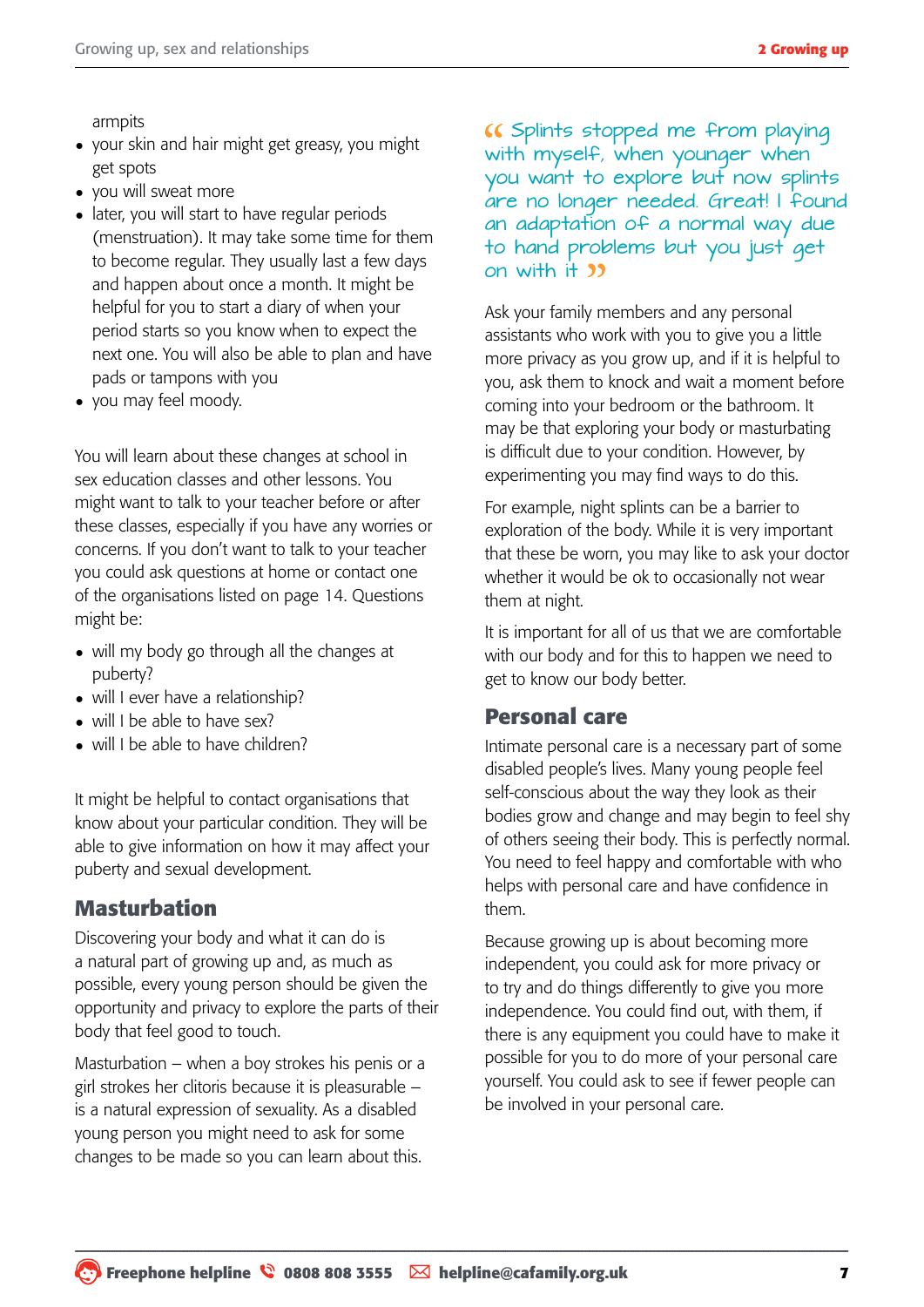## **3 Developing sexual relationships**

Being friends, making each other laugh and knowing you can trust each other are all very important aspects of a loving relationship.

Sex is usually a small part of this wider picture. Sexual desires and behaviour are a normal and exciting part of growing up. At first it can be a little confusing and strange to have these different feelings and sensations and it can take time to get used to.

It might seem like everyone else is involved in relationships, knows all about sex or is having sex. This is very unlikely to be the case! Most young people do not start to have sex until they are older.

If you do have a girlfriend or boyfriend that's great – being in a loving and caring relationship doesn't mean you have to have sex or be involved in any sexual activity unless you feel comfortable with this.

You might find that you are attracted to other young people the same sex as you; this is just as common for disabled young people as it is for nondisabled young people. It is up to you who you want to tell about having gay or lesbian feelings. If you feel you can't talk to your friends and family, but still need to talk about your feelings, there are organisations that help disabled gay and lesbian people. These are listed at the back of this leaflet. You will need to think about the same issues as young people in opposite sex relationships when you are considering what you want that relationship to be like.

Some people believe you should be married before you have sex whilst others think it is more important to be in a strong relationship. Some people believe that gay or lesbian relationships are wrong whilst the majority of people think they are acceptable. You need to make your own choices and decisions about what is right for you.



You might have religious or cultural reasons for not wanting to get involved in a sexual relationship, which is fine. It is important that you think about what you want and what you might feel comfortable doing, then tell your partner. You need to feel absolutely certain that you want to be involved so it's important to say what you want. Try and talk to your parent or carer, or another adult you trust before making big decisions. The organisations at the back of this booklet can also give advice.

If you do decide you want to be in a sexual relationship, there are many ways for you and your partner to express your sexual feelings. You might want to talk about how your condition will affect what you do.

I was quite nervous on my first sexual experience and what my partner would think of my body "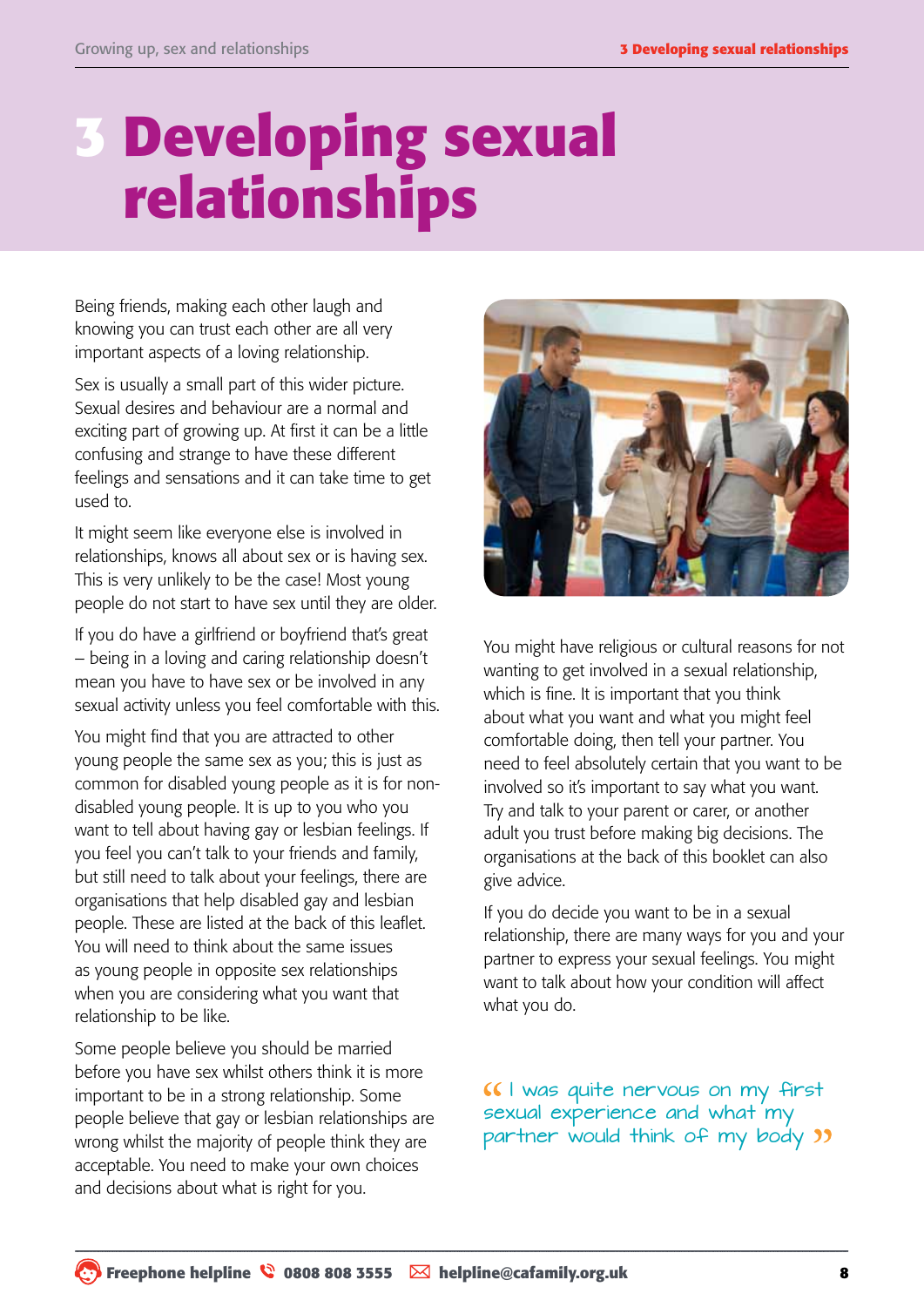### If your partner is disabled too what will their needs will be? You can experiment to find positions which are comfortable for you both. **39**

Sex doesn't just mean sexual intercourse or having an orgasm. Cuddling and kissing your partner can also be satisfying and pleasurable for you both. You need to think responsibly about using contraception and safer sex and what methods will work best for you and your partner. You need to discuss what you will use and be happy that you both agree.

Sometimes relationships don't work out. It might be that you don't feel attracted to each other any more, or it might be that one person wants to move on so ends the relationship. When relationships which have been intimate end it can be very upsetting, frustrating and unsettling. This is another part of growing up and learning about how relationships work. Usually, your friends and family are particularly valuable and good people to talk to if this happens.

If you do not have a partner that's also perfectly normal! Many young people do not feel ready to be in a relationship with a girlfriend or boyfriend until they are older. This means they still go out with friends and have a great time, but they also get time to learn about themselves and who they want to be.

You should get the opportunity to learn about these issues at school in Sex and Relationship Education (SRE) classes. These classes should help all young people to learn about relationships, emotions, sex, sexuality and sexual health.

Sometimes disabled young people are not offered sex education, or the classes they have don't talk about their particular needs. If this happens, you could ask your teacher about when the classes will be. You could also ask them for some time after the class so you could ask specific questions which you might not feel confident asking in front of the rest of the class.



Don't bottle it up! If you have questions or concerns then talk to someone about them. Someone from your family, or you could contact one of the organisations listed on page 14 for a chat.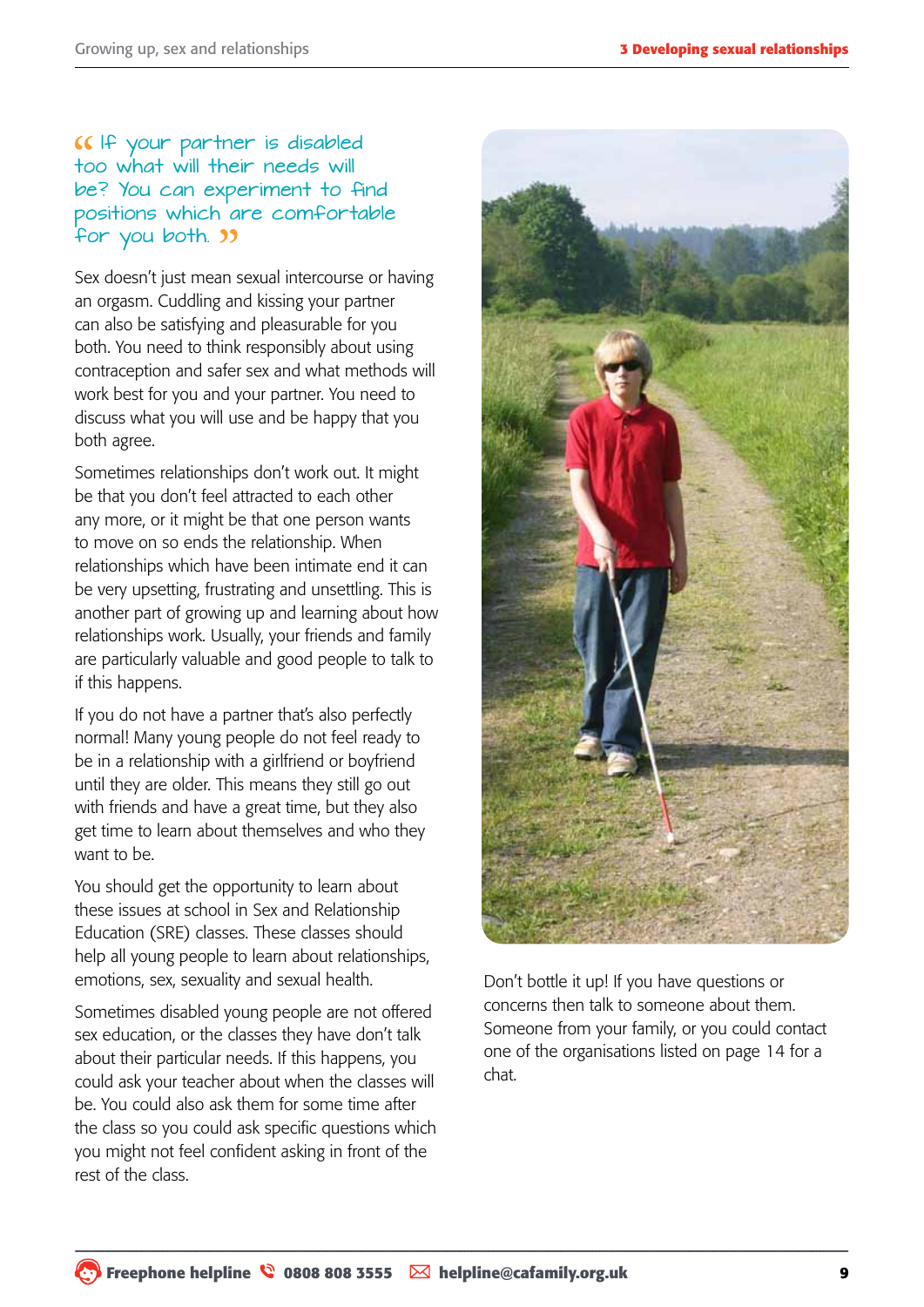# **4 Contraception**



If you are having sex, and don't want to get pregnant, you need to use contraception. You will also need to think about safer sex to avoid sexually transmitted infections. There are many different contraceptive methods to choose from. A GP (doctor) or Family Planning Clinic will help you choose the best one for you.

You will need to tell them about any medication that you take as they may affect the effectiveness of the contraceptive. You will also need to tell them of any allergies like latex. The staff need to know about your condition so they can help you choose the best method. You might need to get information from an organisation that knows about your condition then let the clinic staff know. For example, if you have epilepsy an IUD being fitted may trigger a reflex seizure.

Remember – any contraception only works if you use it properly!

## **Types of contraceptives**

This is a short list of the most popular types of contraceptive. The organisations at the back of this leaflet can give you information in much more detail.

Contraceptive pills, injections and implants

Contain hormones, which stop the ovaries releasing eggs, or which thicken the mucus in the cervix, creating a barrier to sperm.

Prescribed medicines such as those for epilepsy and tuberculosis make these options less effective. They will not protect you against infections or HIV.

The intrauterine device – IUD (the coil)

A small plastic and copper device is put into the womb. It may stop sperm meeting an egg and makes the lining of the womb (uterus) less likely to accept a fertilised egg.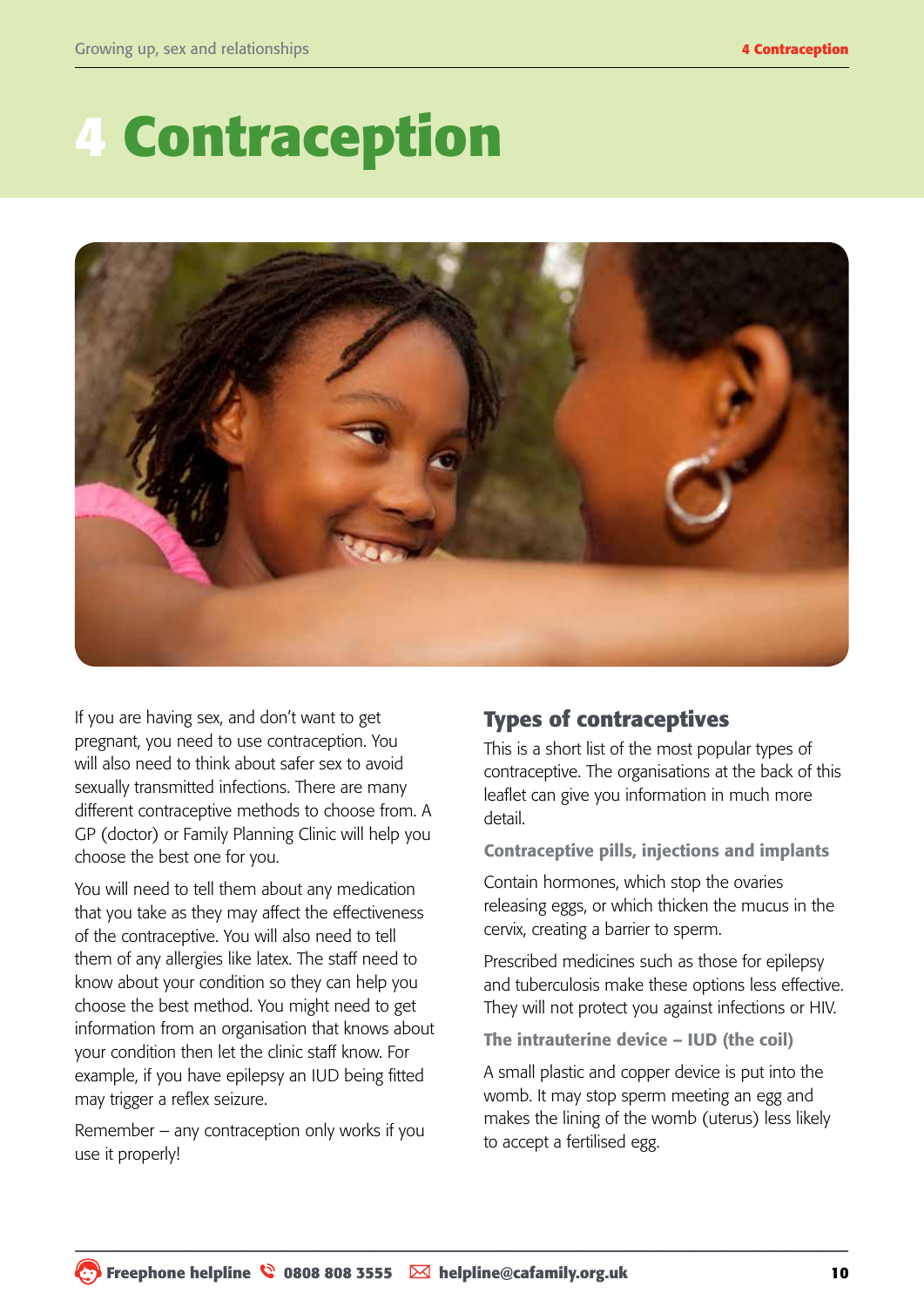#### Intrauterine system – IUS (Mirena)

A small plastic device is put in the womb. It releases the hormone progestogen. It works by stopping sperm reaching an egg or makes the lining of the womb less likely to accept a fertilised egg.

These devices do not protect you against infections or HIV.

#### Diaphragm/cap with spermicide

A flexible rubber/silicone device used with a spermicide is put into the vagina, covering the cervix and creating a barrier.

Male and female condoms (condoms and femidoms)

Form a barrier, preventing sperm from reaching an egg. They are the only form of contraception that can offer some protection against sexually transmitted infections.

#### Emergency contraception

If you have sex without using contraception or think your contraception might have failed, taking emergency contraception will usually stop you from becoming pregnant. You must act quickly though, as emergency contraception can be used only for a limited time after having sex. You will need to contact your doctor or family planning clinic as soon as possible – emergency contraception is free if your doctor or other NHS service provides it. Women aged 16 or over can buy emergency contraception at most pharmacies.

When you are thinking about contraception, it is helpful to discuss this with an adult you trust. They can help you to decide what is best for you and will know your needs. But you can go alone to get confidential advice and treatment from your GP or a clinic even if you are under 16. Health workers have to keep what you tell them private unless they believe that you are being abused or that you do not understand the advice or treatment you are being given.

You can also get confidential advice from organisations such as Brook, listed at the end of this booklet.

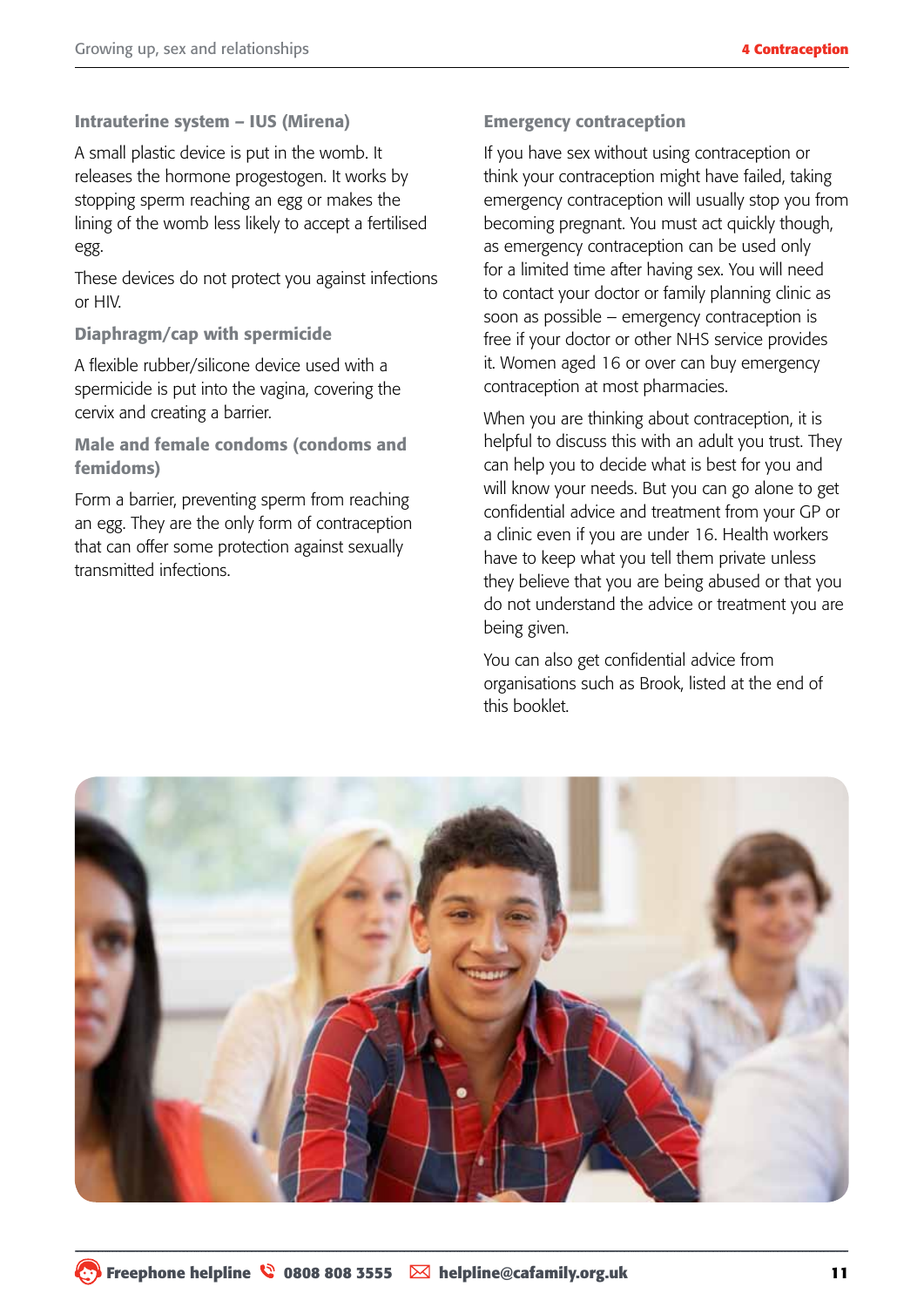## **5 Sexually transmitted infections (STIs)**

Anyone can get a sexually transmitted infection if they do not have safer sex. This means using a condom if you have vaginal, anal or oral sex. There are at least 25 different Sexually Transmitted Infections (STIs). These include:

- • chlamydia
- gonorrhoea
- genital warts
- genital herpes
- syphilis
- • HIV.

You don't need to have a lot of sexual partners to get an STI, although the more partners you have, the greater the chance is that one of them may pass on an infection.

Often STIs have no symptoms so are difficult to detect. The most common symptoms are:

- unusual discharge or liquid from vagina or penis
- pain or burning when passing urine
- itches, rashes, lumps or blisters around the genitals or anus
- pain and/or bleeding during sex
- bleeding after sex and/or between periods.

If you think you might have an STI get it checked out as soon as possible.

### **Safer sex – how to avoid sexually transmitted infections**

You should use a condom (male or female) correctly and consistently when you have sex to prevent the transmission of most STIs including HIV. A condom does not offer 100% protection against infections but it is the most effective method available.



## **Where to go for help and advice**

Sexual health and genitourinary medicine clinics specialise in diagnosing and treating all STIs. Most large hospitals have a sexual health clinic and many areas have young people's sexual health advisory services. You can find details of your nearest clinic by:

- visiting the Family Planning Association (fpa) website www.fpa.org.uk/find-a-clinic
- call Brook or visit their website – 0800 0185 023, www.brook.org.uk
- looking in the phone book or searching online under genitourinary medicine, STD or VD
- calling the Terrence Higgins Trust on 0808 8021221
- calling NHS  $111$  (24hrs).

It's important to get treatment for an STI. Many are easy to treat with a range of medicines.

It is important to check how this might affect any other regular medication you take.

If you don't get treatment, some infections can start to damage your reproductive system and affect your general health.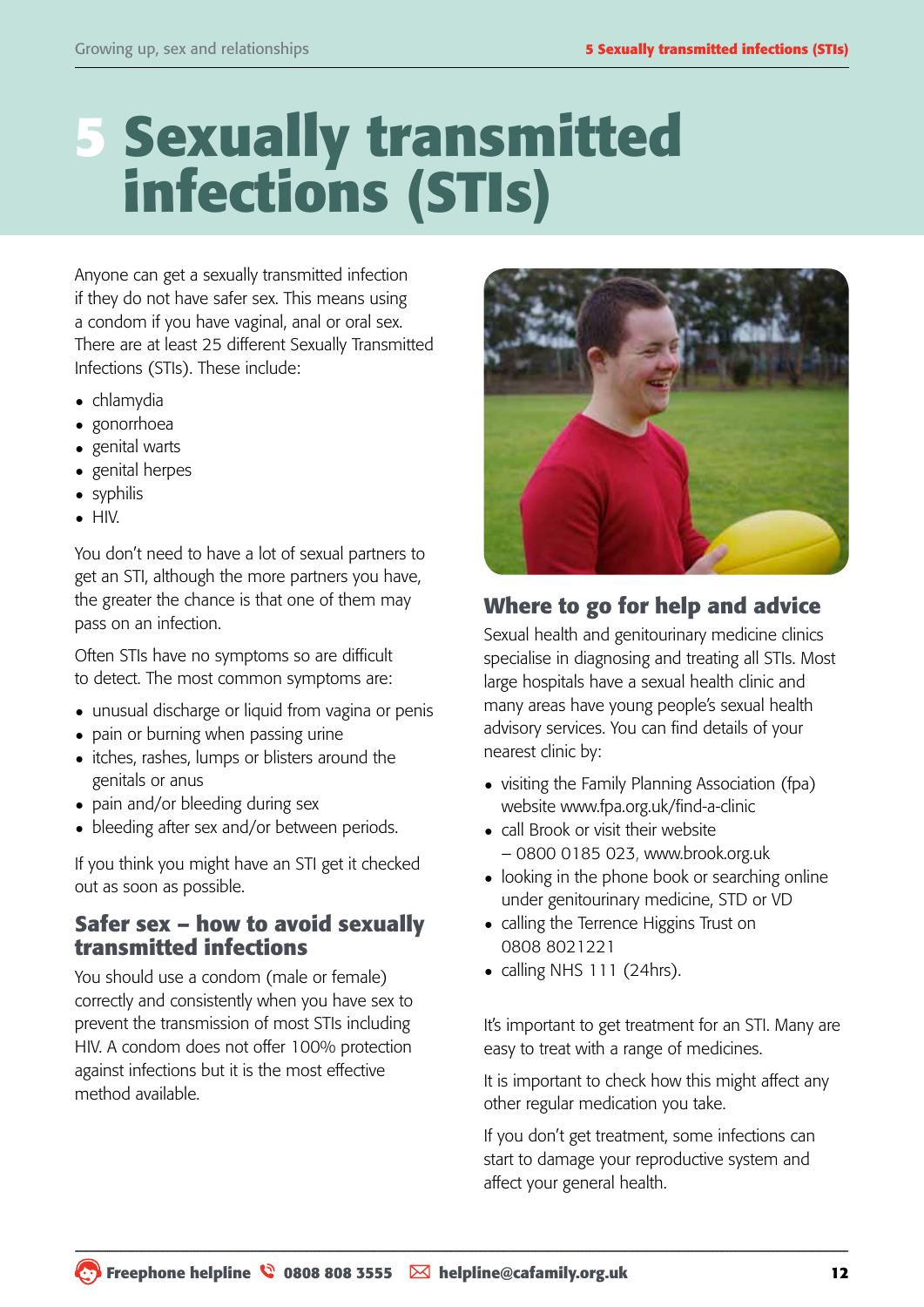## **6 Pregnancy**

Becoming a parent is one of the biggest decisions you can make, and it is important to get lots of information and advice before having a baby.

If you find you are pregnant you will need to discuss your options with an adult you trust as soon as you can. Making a decision about what to do is a big step and you will need some support to do this. You will have to decide whether you want to have the baby, have the baby adopted or have an abortion. Discussing your options with an adult you trust will give you time to consider what you want to do.

There may be extra health issues to consider in relation to your condition. Organisations like the Disabled Parents Network, fpa or Brook can give you confidential advice. They are listed on page 14.



# **7 Being who you want to be**

Exciting, scary, weird stuff, excellent all through, strange feelings but nice, took a long time, wicked mostly, makes you feel mature in the end. **39** 

This is what disabled young people have said about growing up and going through puberty, making friends and having relationships.

All of these things are common experiences as you move into adulthood.

Although the changes in your body and new experiences can be daunting they can also offer you great new adventures and opportunities. This is one of the most exciting and challenging times in your life! Everyone can take part in learning from these changes, making new friends, gaining independence, and finding new interests.

Make sure you do too!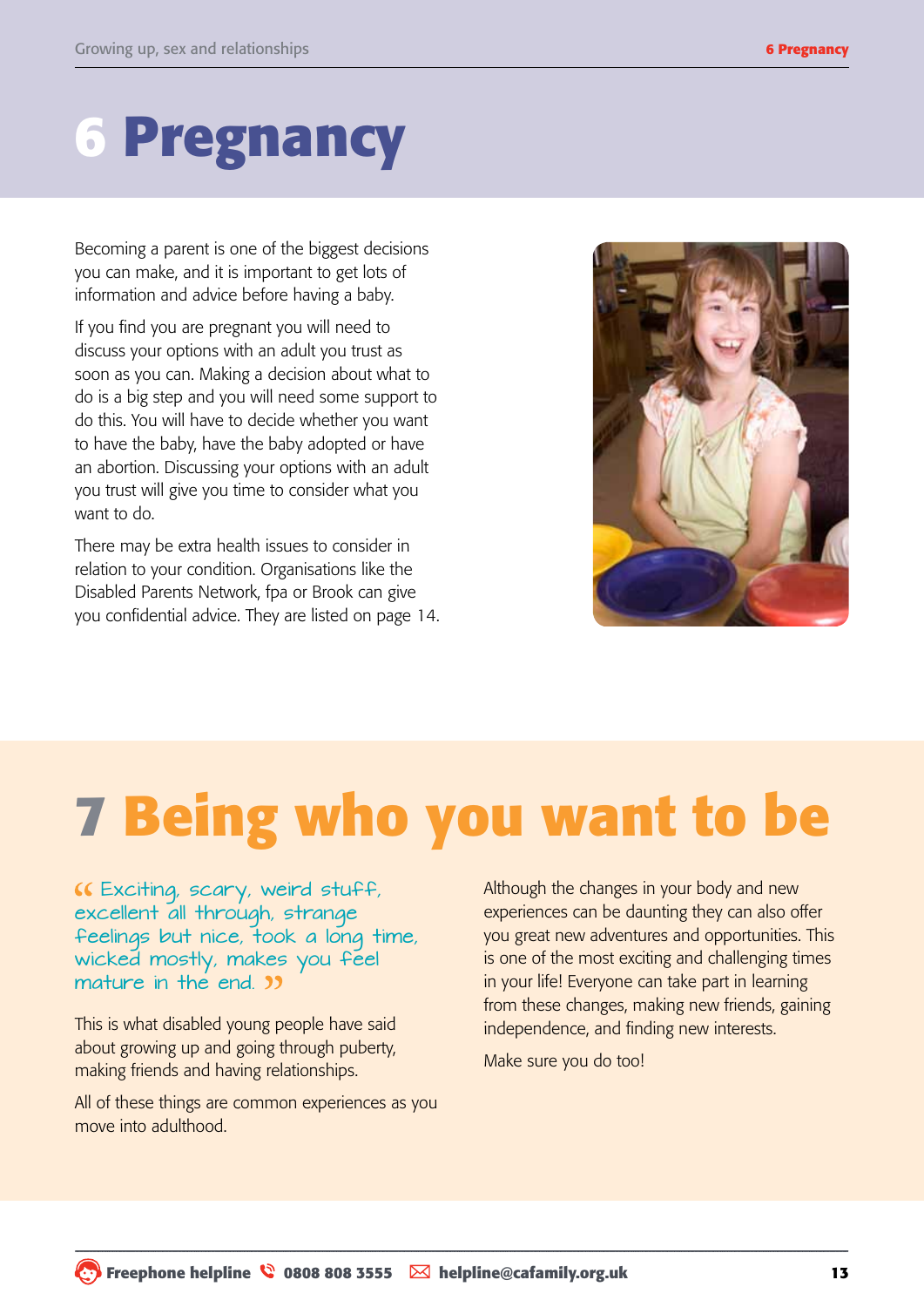## **8 Further information**

#### *0800 numbers are free from many mobile phones now, check with your provider.*

### **NHS Choices**

*Information for teenage girls on puberty, sex and relationships and health*

www.nhs.uk/livewell/teengirls/pages/ teengirlshome.aspx

and for boys

www.nhs.uk/livewell/teenboys/pages/ teenboyshome.aspx

#### Sexwise

*From the BBC World Service. Information on sex, relationships and contraception in 22 different languages.* 

www.bbc.co.uk/worldservice/sci\_tech/ features/health/sexwise/

### Brook

*Free and confidential advice on sex, relationships, contraception and pregnancy for young people under 25. Including sexually transmitted infection (STI) testing, contraception and emergency contraception as well as counseling. It offers:*

- **•** a webchat service run by advisors look for the blue tab in the bottom right-hand corner of your screen.
- a text chat service run by advisors 07717 989 023 (standard SMS rates).
- the Ask Brook 24/7 tool
- **•** Helpline 0800 0185 023 (Mon-Fri 9am-5pm)
- www.brook.org.uk

### fpa (Family Planning Association)

*Information on contraception and STIs, unplanned pregnancy and abortian and your nearest clinic.*

www.fpa.org.uk

#### Switchboard

*Helpline open 365 days a year supporting the lesbian, gay, bisexual and transgender (LGBT) community.* 

- **C** Helpline 0300 330 0630
- ◆ http://switchboard.lgbt

#### Young Stonewall

*Help and advice for the young LGBT community, including coming out, health and wellbeing, and staying safe online.*

www.youngstonewall.org.uk

#### Disabled Parents Network

*Support, advice and information for disabled parents and those planning to become parents.* Helpline 0870 241 0450

www.disabledparentsnetwork.org.uk

#### Disability Pregnancy & Parenthood

*Practical information and peer support online for disabled parents, with articles from parents sharing their personal experiences, including Tanni Grey Thompson.*

[disabledparent.org.uk](http://disabledparent.org.uk/
)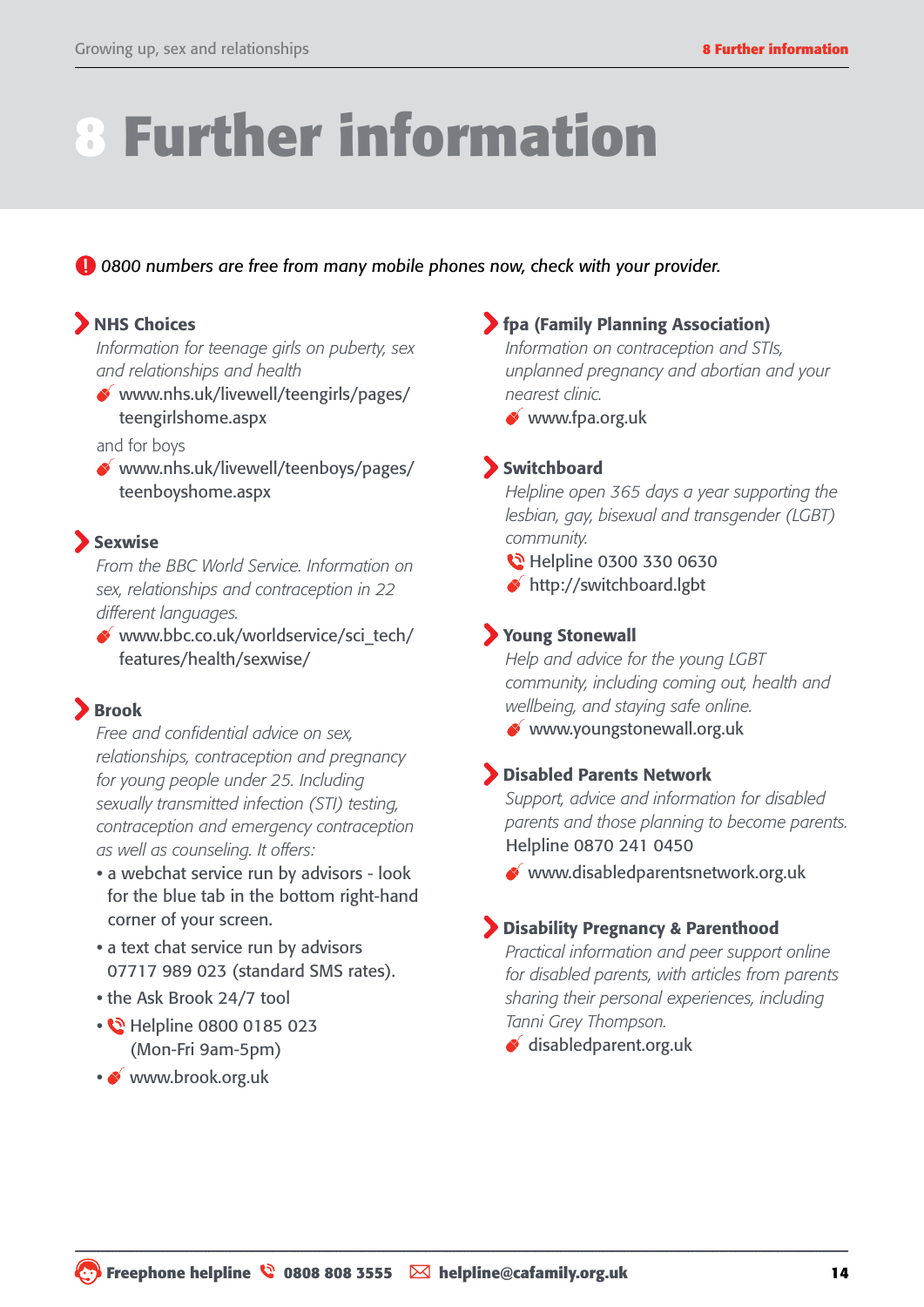#### **British Pregnancy Advisory Service**

*Clinics offering information and treatment for unplanned pregnancy including counselling to help women choose between options.* 

- **C** Helpline 03457 30 40 30
- www.bpas.org

#### The Foundation for People with Learning **Disabilities**

*Tips for people with learning disabilities on staying safe on social media and online.*

 $\bullet$  www.learningdisabilities.org.uk/ publications

#### ChildLine

 *Helpline for children and young people in who need advice and help or who are in trouble/danger.*

- **M** Helpline 0800 1111
- www.childline.org.uk

#### Thinkuknow

*Website with information for children from age 5-14+ on how to stay safe online. It has information for teenagers on sex, relationships and the internet, including how to spot 'paedos, creeps and weirdos', what to do if you're worried about a friend, 'sexting', naked pictures and porn. Also information on staying safe if you are gay.*

www.thinkuknow.co.uk

#### **This resource was originally developed by Contact together with:**

#### Council for Disabled Children

*The Council for Disabled Children provides a national forum for the discussion, development and dissemination of a wide range of policy and practice issues relating to service provision and support for children and young people with disabilities and special educational needs.*

#### National Children's Bureau

*The National Children's Bureau (NCB) promotes the interests and wellbeing of all children and young people across every aspect of their lives. NCB advocates the participation of children and young people in all matters affecting their lives. NCB challenges disadvantage in childhood.*

#### Sex Education Forum

*The Sex Education Forum is the national authority on sex and relationships. It is an umbrella body of organisations that work together to share good practice and to articulate a common voice in support of all children and young people.* www.sexeducationforum.org.uk

Original editor Helen Christophers

We would like to thank all of the young people and their parents who have been involved in the development of this leaflet. Their views and experiences have been essential to its production. The quotes in this booklet are taken from a survey of parents and young people conducted by The Arthrogryposis Group.